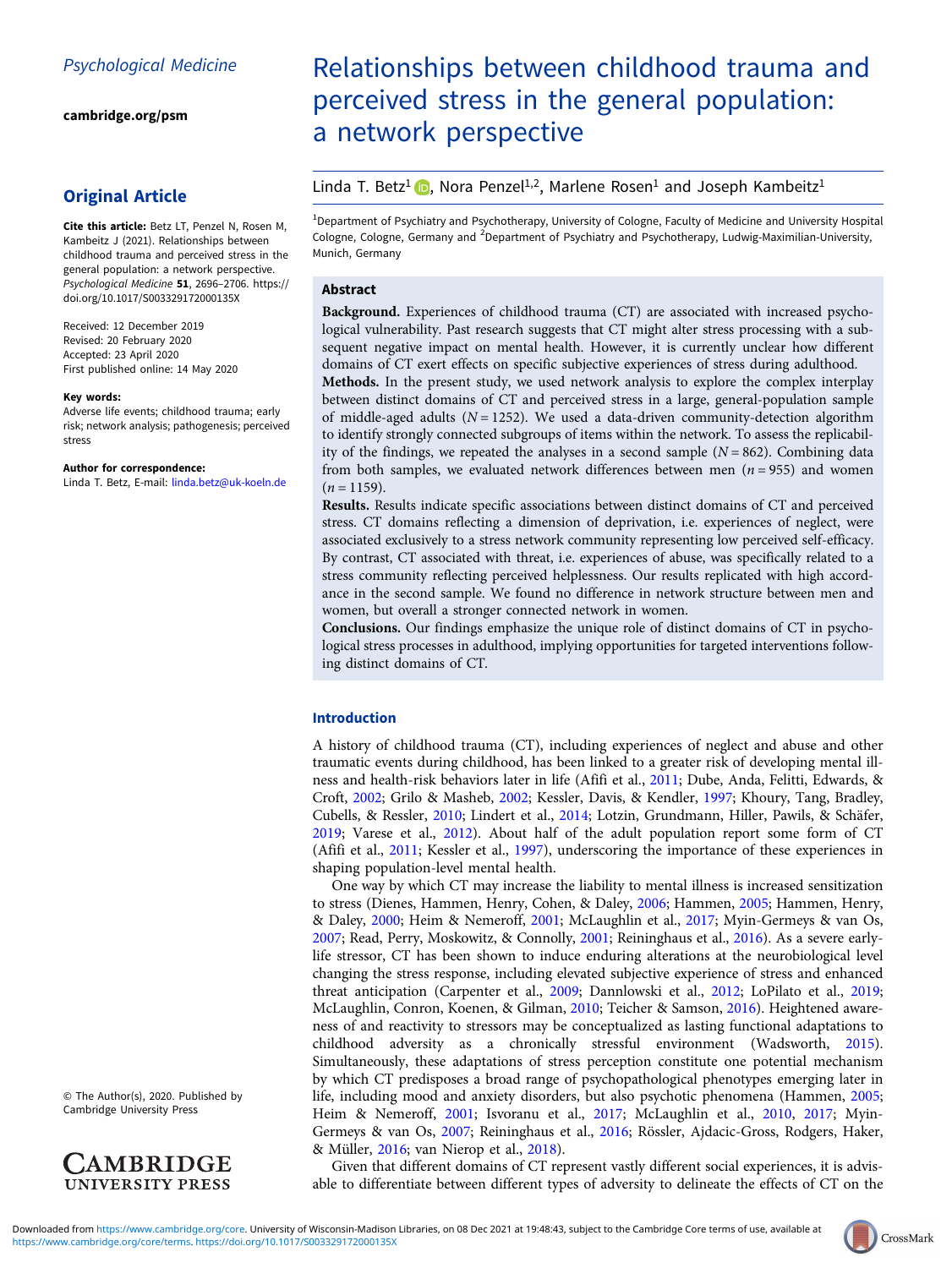subjective experience of stress (McLaughlin, Sheridan, & Lambert, [2014;](#page-9-0) Sheridan & McLaughlin, [2014;](#page-10-0) Wadsworth, [2015](#page-10-0)). In line with this idea, a recent study showed a specific pathway from childhood abuse to a generalized measure of stress perception in the female subgroup of a cohort at-risk for psychosis (LoPilato et al., [2019](#page-9-0)). Similarly, previously undifferentiated domains of CT have been shown to exert distinct effects on neurobiological, socio-emotional and cognitive development (Busso, McLaughlin, & Sheridan, [2017](#page-8-0); Cecil et al., [2016,](#page-8-0) [2017;](#page-8-0) Hildyard & Wolfe, [2002](#page-9-0); Kuhlman, Geiss, Vargas, & Lopez-Duran, [2015;](#page-9-0) LoPilato et al., [2019](#page-9-0); McLaughlin et al., [2014;](#page-9-0) Sheridan & McLaughlin, [2014;](#page-10-0) Teicher & Samson, [2016\)](#page-10-0). Differential links have also been found between distinct domains of childhood adversity and symptoms in psychiatric populations (Cecil, Viding, Fearon, Glaser, & McCrory, [2017;](#page-8-0) Isvoranu et al., [2017\)](#page-9-0). Overall, it seems likely that different domains of CT pose varying functional demands on the stress system, with ultimately different consequences for behavior (LoPilato et al., [2019;](#page-9-0) McLaughlin, DeCross, Jovanovic, & Tottenham, [2019](#page-9-0); Soffer, Gilboa-Schechtman, & Shahar, [2008;](#page-10-0) Wadsworth, [2015](#page-10-0)).

However, until now little is known about the putative psychological stress-processes underlying distinct types of trauma, as prior research has assessed the impact of CT on perceived stress in adulthood in a way that restricted specificity on one side of the association: The analyses either confined to a selected, rather than a comprehensive group of experiences of CT (Soffer et al., [2008\)](#page-10-0), or used a generalized, rather than a specific measure of stress perception (LoPilato et al., [2019](#page-9-0); Rössler et al., [2016\)](#page-10-0). Characterizing how distinct domains of CT influence specific aspects of perceived stress may allow to design interventions that target these mechanisms directly to reduce the intensity of psychopathological burden and, ultimately, foster resilience to mental illness (Reininghaus et al., [2016](#page-9-0)). Given the high prevalence of CT and its strong implication in mental, but also physical health (Goodwin & Stein, [2004](#page-9-0)), such targeted interventions come with the potential to reduce the negative personal and socioeconomic impact associated with CT.

In the present study, we aim to further explore how distinct domains of CT shape different aspects of subjective experiences of stress in adult life. One methodological difficulty in assessing the impact of distinct domains of CT is that they are typically highly interrelated and frequently co-occur (Baker & Festinger, [2011;](#page-8-0) Cecil et al., [2017;](#page-8-0) Dong et al., [2004\)](#page-8-0). Considering one or a selected group of childhood adversities in isolation may likely result in an overestimation of their effects on adult experiences of stress, just as generalizing different domains of CT into one broad category may obscure important insights into mechanisms linking CT with developmental outcomes (Cecil et al., [2017;](#page-8-0) McLaughlin et al., [2014\)](#page-9-0). To account for these difficulties, we use network analysis, a statistical framework that allows to quantify the unique associations among many variables simultaneously (Epskamp, Borsboom, & Fried, [2018a](#page-8-0); Epskamp, Waldorp, Mõttus, & Borsboom, [2018b](#page-8-0); Koller & Friedman, [2009](#page-9-0)). This property makes network analysis an ideal choice for assessing the specific impact of co-occurring, strongly interrelated domains of CT. Typically, researchers apply network analysis as a tool to model psychopathology from a network perspective (Isvoranu et al., [2017;](#page-9-0) Rhemtulla et al., [2016\)](#page-10-0). The components of such a network are conceptualized as active components of a dynamic system of symptoms or psychobiological factors that can mutually influence and maintain each other (Borsboom, [2017;](#page-8-0) Borsboom & Cramer, [2013](#page-8-0)). In the present analysis, we model the interrelations

of five domains of CT and items measuring perceived stress in a large, general-population sample in middle adulthood. Following a growing call for replicability investigations (Borsboom, Robinaugh, Rhemtulla, & Cramer, [2018;](#page-8-0) Fried et al., [2018](#page-9-0)), we assessed the replicability of the findings in a second sample. Given recent indications for sex effects in the association between CT and subjective experience of stress (LoPilato et al., [2019\)](#page-9-0), we also assessed if networks of associations between CT and perceived stress differed between men and women. With the suggested network analysis, we aim to provide novel insights into the pathways by which CT impacts experiences of stress, thus paving ways to ameliorate the negative health consequences of CT.

## Method

## Participants

We used data from the Biomarker Project of the Midlife Development in the United States (MIDUS) Survey, a nationally representative longitudinal panel study of health and aging in the noninstitutionalized civilian population of the 48 contiguous USA (Ryff et al., [2017](#page-10-0), [2019](#page-10-0)). The original MIDUS sample comprised English-speaking adults aged 25–74 years whose household included at least one telephone (recruited by random digit dialing), with oversampling of five metropolitan areas, twin pairs and siblings (Brim, Ryff, & Kessler, [2019](#page-8-0)). MIDUS I ( $N = 7108$ ) was conducted from 1995 to 1996, and a follow-up study (MIDUS II) was conducted 10 years after the baseline assessment in  $N = 4963$  MIDUS I respondents (70% response rate) between 2004 and 2005. Of those who participated in MIDUS II, 1255 (23% of MIDUS II) were able and willing to participate in the more comprehensive Biomarker Project Substudy, which was used for the main analysis reported in this paper (original sample). Details on the study protocol and scientific aims are available elsewhere (Dienberg Love, Seeman, Weinstein, & Ryff, [2010](#page-8-0)).

As a replication sample, we used the Refresher Biomarker Project (Weinstein et al., [2019\)](#page-10-0) that emulates the original MIDUS Biomarker Project, employing the same assessments in an additional  $N = 863$  participants between 2012 and 2016. The Refresher Biomarker Study was designed to parallel the five decadal age groups contained within the original MIDUS I baseline cohort. The Institutional Review Boards at the University of Wisconsin–Madison, the University of California–Los Angeles, and Georgetown University approved both Biomarker Projects. Research participants were admitted to or studied on the University of Wisconsin-Clinical and Translational Research Core (UW-CTRC).

#### **Assessments**

#### Childhood trauma

CT (up to age 18) was assessed with the English version of the Childhood Trauma Questionnaire-Short Form (CTQ-SF, Bernstein et al., [2003\)](#page-8-0). The CTQ-SF is a self-report measure of CT, including five items within each of five different domains of CT: (1) physical neglect (failure of a caretaker to provide basic necessities for a child such as food, clothing, shelter); (2) physical abuse (bodily assault on a child posing a risk of or resulting in injury); (3) emotional neglect (failure of caretaker basic emotional and psychological needs for a child, such as love and nurturance); (4) emotional abuse (verbal assaults on a child, such as humiliation); and (5) sexual abuse (unwanted sexual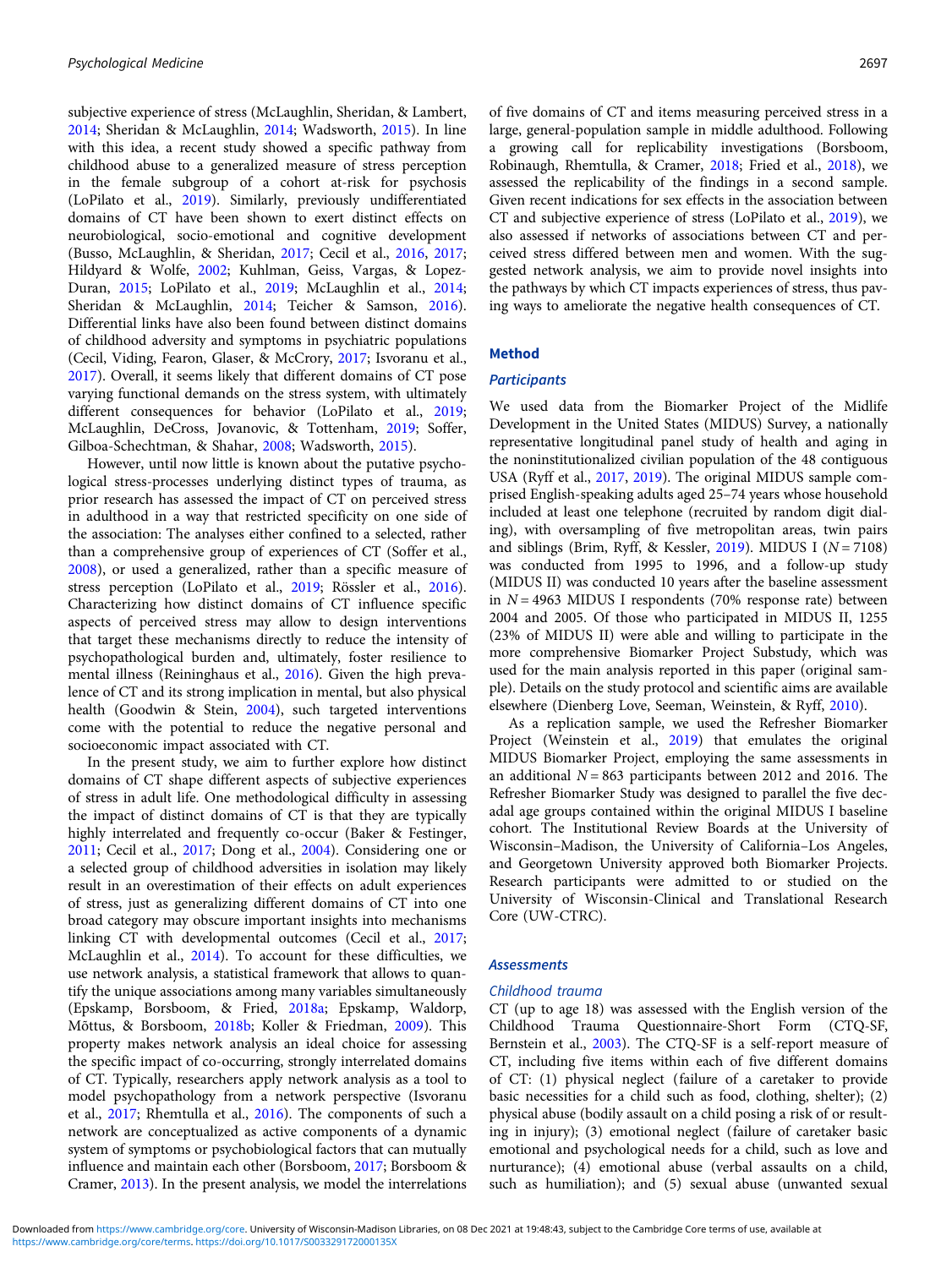contact or conduct between a child and an adult). Responses for each item are recorded on a 5-point-Likert scale, ranging from 1 (never true) to 5 (very often true). We computed total scores for each domain that were used in the construction of the networks. Possible total scores of each domain ranged from 5 to 25.

#### Perceived stress

In MIDUS, perceived stress was measured using the 10-item version of the Perceived Stress Scale (Cohen, Kamarck, & Mermelstein, [1983\)](#page-8-0). Participants are asked to rate the occurrence of stress-related thoughts and feelings over the past month on a 5-point-Likert-scale, ranging from 1 (never) to 5 (very often). To facilitate interpretation in the present analysis, we reversecoded the positive items so that higher values are indicative of more perceived stress.

## Data analytic strategy

We ran all analyses in the R language for statistical computing, version 3.6.1 (R Core Team, [2019](#page-9-0)). Participants with completely missing data in the network variables of interest were excluded from the analysis. We calculated descriptive statistics for the original, replication and combined sample. To evaluate differences between the original and replication sample, we used permutation tests implemented in the R package 'coin', version 1.3 (Hothorn, Hornik, van de Wiel, & Zeileis, [2008\)](#page-9-0). Throughout, we considered a significance level of  $\alpha = 0.05$ . Code to reproduce the analysis is available online [\(https://github.com/LindaBetz/Network\\_CT\\_Stress\)](https://github.com/LindaBetz/Network_CT_Stress).

## Network analysis

Network Estimation. We fitted networks in the form of a partial correlation network, also known as Gaussian graphical model (GGM), to the data (Epskamp et al., [2018b](#page-8-0); Koller & Friedman, [2009\)](#page-9-0). In this undirected network, the five CTQ-domains and the 10 stress-experience items from the PSS questionnaire are represented as nodes. A connection (called 'edge' in the network literature) between two nodes indicates a partial correlation between the two variables, i.e. the association between these two variables that remains after controlling for all other variables under consideration (Koller & Friedman, [2009](#page-9-0)). In other words, edges can be interpreted as predictive effects, representing the share of the pairwise association that cannot be explained by any other variables in the model (Epskamp et al., [2018b](#page-8-0); Isvoranu et al., [2017\)](#page-9-0). The stronger the partial correlation between two nodes, the thicker the edge drawn in the network. Whenever the partial correlation between two variables is exactly zero, these variables are independent after controlling for all other variables in the model, and no edge is drawn between the two corresponding nodes in the network (Epskamp et al., [2018b](#page-8-0); Koller & Friedman, [2009](#page-9-0)).

To account for the ordinal distribution of the items and missing data, we estimated the partial correlation matrix based on Spearman correlations using pairwise complete observations (Epskamp et al., [2018a\)](#page-8-0). We determined the optimal network model by using stepwise, unregularized model selection. This approach returns the best-fitting model by minimizing the Bayesian information criterion (BIC) of unregularized GGM models. In the final network model, no edge can be added or removed to improve fit. For plotting the network, we generated a force-directed layout using the Fruchterman-Reingold algorithm (Fruchterman & Reingold, [1991](#page-9-0)). To facilitate comparison, the same network layout (generated based on the original data set)

was used for visualizing networks throughout the paper. We constructed and visualized the networks using the package 'qgraph', version 1.6.3 (Epskamp, Cramer, Waldorp, Schmittmann, & Borsboom, [2012](#page-8-0)). Weighted adjacency matrices containing the set of partial correlation coefficients corresponding to the depicted networks are available in the supplement and in the linked github repository.

For methodological details, we refer the interested reader to available tutorial and overview articles (Epskamp et al., [2018a,](#page-8-0) [2018b](#page-8-0)).

Community detection. For a data-driven identification of highly connected subgroups (termed 'communities') in the generated network of CT and perceived stress, we used the walktrap algorithm (Pons & Latapy, [2005\)](#page-9-0) as implemented in the R package 'igraph', version 1.2.4.1 (Csardi & Nepusz, [2006](#page-8-0)). The walktrap algorithm detects communities within a network by using random walks. Results were compared to an alternative community detection approach, the spinglass algorithm (Reichardt & Bornholdt, [2006\)](#page-9-0), as implemented in the R package 'igraph'.

#### Robustness analyses

We performed several follow-up analyses on the calculated networks to assess their robustness using the R package 'bootnet', version 1.2.4 (Epskamp et al., [2018a](#page-8-0); Epskamp & Fried, [2015](#page-8-0)). These analyses (a) show how accurately the edges in the network are estimated by constructing a 95% bootstrapped confidence interval (CI) around them, and (b) indicate how stable centrality is estimated via the centrality-stability (CS) coefficient (Costenbader & Valente, [2003\)](#page-8-0). This coefficient indicates the maximum proportion of observations that can be dropped while confidently (95%) retaining results that correlate highly  $(r > 0.7)$  with the results obtained in the original sample. A CS coefficient of 0.25 or above indicates adequate stability and a coefficient of 0.50 or above indicates high stability (Epskamp et al., [2018a\)](#page-8-0). For all robustness analyses, we used 1000 bootstrap samples.

## Replicability analyses

Using the same workflow as described above, we estimated the network of CT and perceived stress in the replication sample. Following procedures described by Fried et al. [\(2018\)](#page-9-0), we aimed to quantify the replicability of the network. First, we correlated the individual edge weights contained within the partial correlation matrices of the two networks, which provides a coefficient of similarity (Borsboom et al., [2018;](#page-8-0) Rhemtulla et al., [2016\)](#page-10-0). Second, we used permutation tests (1000 permutations) to formally assess whether the networks differed from each other in their network structures and global strength (i.e. the sum of all absolute edge values) using the R package 'NetworkComparisonTest', version 2.2.1 (van Borkulo et al., [2017](#page-10-0)). Third, based on the results from the permutation test, we examined post-hoc how many of the 105 edges differed across the networks. This was done using the false discovery rate (FDR) corrected p-values (Benjamini & Hochberg, [1995](#page-8-0)). Finally, we estimated and visualized the network based on the combined data set. Detailed results for this analysis are available in the supplement.

#### Comparison of networks in men and women

To investigate the moderating role of sex on associations between CT and perceived stress, we compared the networks of men and women using the same permutation-based approach (1000 permutations) detailed above (van Borkulo et al., [2017](#page-10-0)). When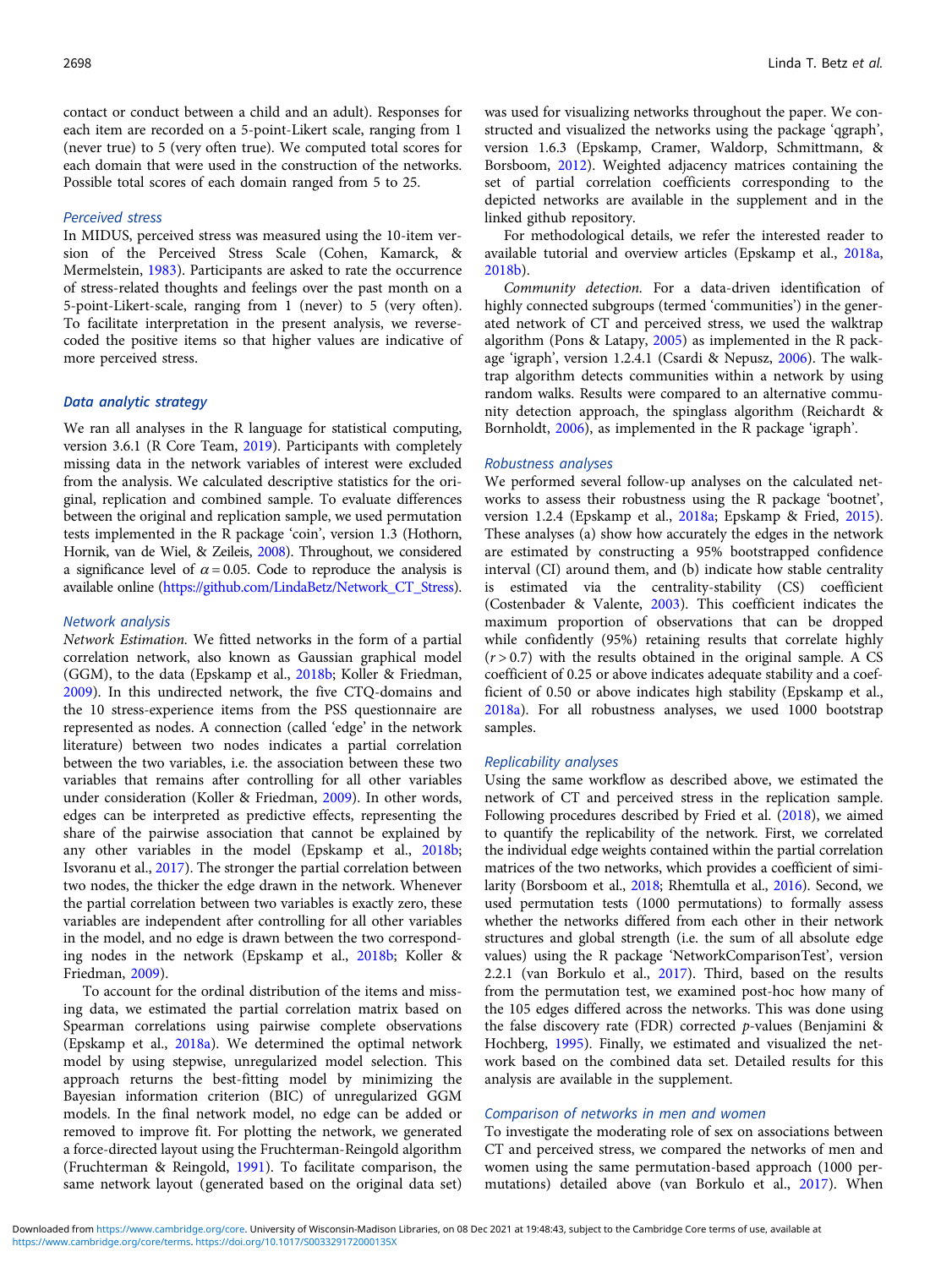comparing individual edges of the network of men and women, we considered FDR-corrected p-values (Benjamini & Hochberg, [1995\)](#page-8-0). To retain a similar level of power for detection of edges in the subgroup networks, we merged data from the Biomarker Study (original sample) and the Biomarker Refresher Study (replication sample) for both analyses.

## Results

## Sample characteristics

Of the 1255 participants in the original sample, three had completely missing data in the variables of interest and could not be included in the analysis. Hence, the final sample comprised 1252 individuals  $(43.3\% \text{ male})$ , with a mean age of 57.3  $(s.D. =$ 11.5) years. On average, 0.2% of the network variables of interest were missing. [Table 1](#page-4-0) summarizes the demographic and clinical sample characteristics. The replication sample (one participant excluded due to completely missing data,  $n = 862$ ) was overall similar in relevant clinical characteristics, but had more males, was younger, and better educated. The average amount of missing values was 0.1%. For the subgroup analysis, the combined original and replication sample ( $N = 2114$ ) was split into male ( $n = 955$ ) and female ( $n = 1159$ ) participants. [Table 2](#page-5-0) presents the demographic and clinical sample characteristics of the combined sample as well as the subgroups. Women were on average younger, less White, showed more depressive symptoms and global perceived stress, and scored higher on CT domains of emotional and sexual abuse.

#### **Network**

The network depicted in [Fig. 1](#page-6-0) illustrates the relationships between the different domains of CT and perceived stress (for the partial correlation coefficients, online Supplementary Table S1; centrality plot in online Supplementary Fig. S1). Of 105 possible edges, 35 were retained after the unregularized model selection procedure. All except one edge were positive. Sensitivity analyses suggested that the network model was very stable (all CS-coefficients  $r = 0.75$ , online Supplementary Figs S2–S3) and network parameters were estimated with good accuracy (online Supplementary Fig. S4).

Within the network, all CT domains, as well as items reflecting perceived stress, are highly interconnected, suggesting that the associations within each construct are larger than between the two constructs. Evidently, CT domains are differentially associated with perceived stress. Emotional neglect is positively associated with 'did not feel on top of things'. Physical neglect connects to 'not confident to handle personal problems'. Emotional abuse has an edge to 'felt nervous and stressed'. A second, smaller edge connects emotional abuse to feeling 'unable to control important things'. Physical abuse makes feeling 'upset by something unexpected' more likely. Additionally, there is a small edge from sexual abuse to 'could not cope with all things to do'. Finally, there is a small, negative edge between physical abuse and not feeling 'on top of things'. Due to its unexpected, negative sign, this edge is likely indicative of conditioning on a collider (Epskamp et al., [2018b;](#page-8-0) Koller & Friedman, [2009\)](#page-9-0): in an undirected network like the one present, a negative edge is falsely introduced between two variables that have positive, directed effects on a common third variable (here, likely node 10: 'difficulties piling up can't overcome').

#### Community detection

The walktrap algorithm detected three communities [\(Fig. 1\)](#page-6-0). The five domains of CT form the first, strongly interconnected community. The second and third community detected within the items of the PSS fully align with a two factor-solution identified in several healthy and clinical samples using factor analysis (Leung, Lam, & Chan, [2010](#page-9-0); Reis, Hino, & Añez, [2010](#page-9-0); Roberti, Harrington, & Storch, [2006](#page-10-0)). These two factors have been labelled 'perceived self-efficacy' and 'perceived helplessness' (Roberti et al., [2006](#page-10-0)), which is the labeling we will also use here. These two identified stress communities show differential associations with CT: perceived self-efficacy primarily relates to CT dimensions of neglect, and perceived helplessness exclusively relates to CT dimensions of abuse. Communities obtained with the spinglass algorithm were identical to results from the walktrap algorithm.

#### **Replicability**

Paralleling results for the original network, sensitivity analyses suggested that the network model based on the replication data was very stable (all CS-coefficients  $r = 0.75$ , online Supplementary Figs S6 and S7) and network parameters were estimated with good accuracy (online Supplementary Fig. S8). Pearson's correlation of the edge weights of the original and replication network was 0.92, suggesting a strong similarity between the two networks (Borsboom et al., [2018;](#page-8-0) Fried et al., [2018\)](#page-9-0). Pearson's correlation between strength centrality of individual nodes was similarly high  $(r = 0.96$ ; for centrality plots online Supplementary Figs S1 and S5). In line with this, permutation-based comparison suggested no significant differences in structure (Test statistic  $M = 0.15$ ,  $p = 0.418$ ) nor global strength (Test statistic  $S = 0.24$ ,  $p = 0.165$ ) between the original and the replication network. Post-hoc comparisons of individual edges showed that none of the 105 edges differed significantly between the two networks. In sum, we conclude that both networks are highly similar and results from the analysis reported in this paper are replicable. The replication network estimated based on the Biomarker Refresher data as well as the cross-sample network are available in online Supplementary Fig. S9, and the corresponding weighted adjacency matrices in online Supplementary Tables S2 and S3.

## Comparison of networks in men and women

[Figure 2](#page-6-0) depicts the networks estimated for men and women separately (for weighted adjacency matrices, online Supplementary Tables S4 and S5). Permutation-based comparison of the networks revealed a significantly stronger connected network in women than in men (Test statistic  $S = 0.35$ ,  $p = .037$ ). Conversely, no differences emerged in overall network structure (Test statistic  $M = 0.14$ ,  $p = 0.595$ ) nor individual connections between any of the network variables when applying FDR correction for multiple comparisons (all  $ps > 0.705$ ).

#### **Discussion**

Understanding potential mechanistic cognitive pathways by which CT impacts mental health is central to ameliorate its manifold negative consequences. To achieve this goal, it has been argued to distinguish between different types of trauma (McLaughlin et al., [2019,](#page-9-0) [2014\)](#page-9-0). In this study, we estimated a network of five domains of CT and items measuring experiences of perceived stress in a large general-population sample. We found that distinct domains of CT are specifically related to two identified network communities reflecting different aspects of perceived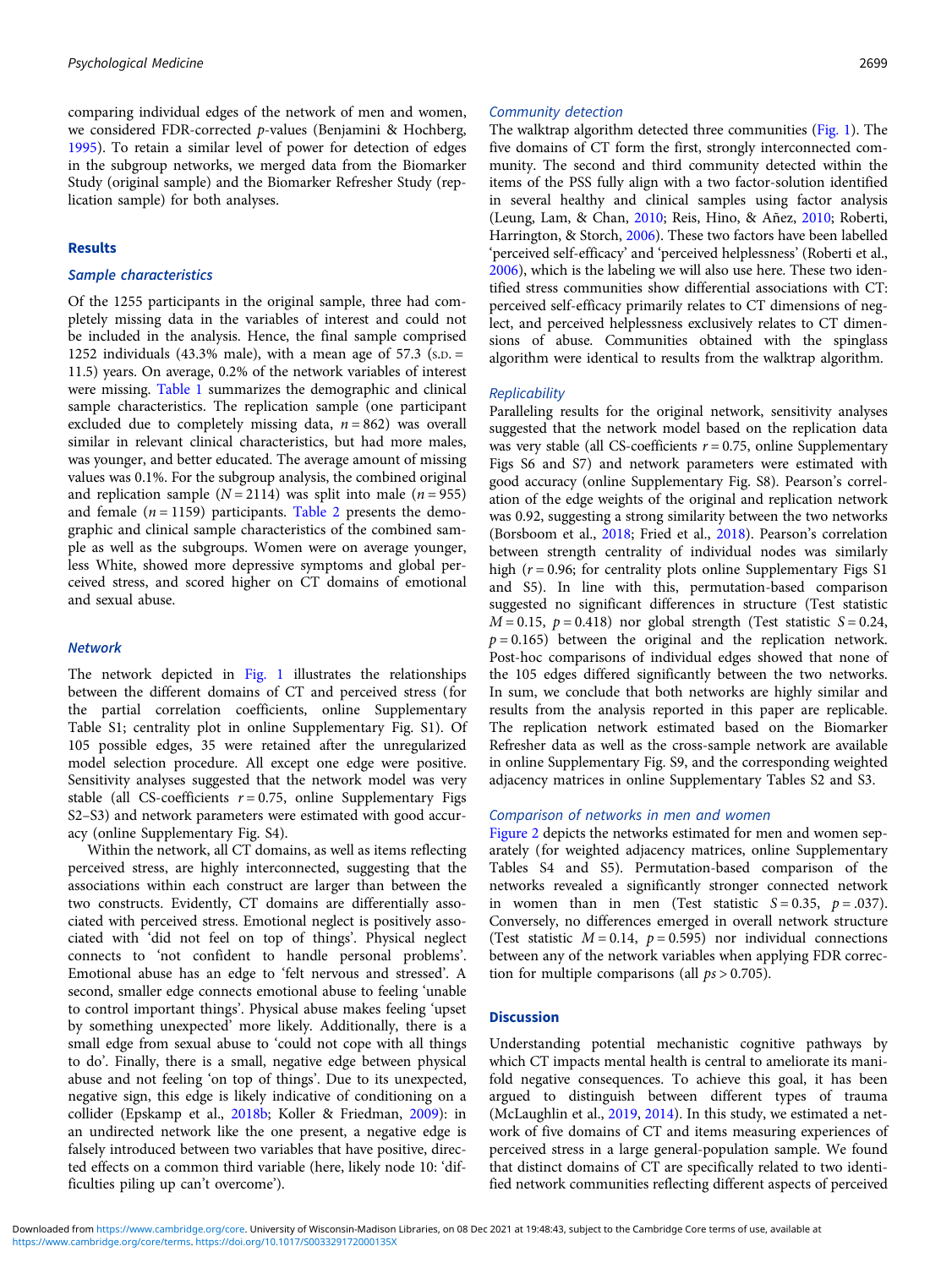<span id="page-4-0"></span>

| j                                  | <b>Table</b>            |
|------------------------------------|-------------------------|
|                                    |                         |
| j                                  | /ar                     |
|                                    | Age                     |
|                                    | Sex                     |
|                                    | Eth                     |
|                                    | $E$ du                  |
|                                    | CES                     |
| ibraries, on 08                    |                         |
| Dec 2021                           | PSS<br>CTC<br>Em<br>neg |
|                                    |                         |
|                                    |                         |
|                                    | Phy<br>Phy              |
|                                    | neg<br>Em               |
|                                    | L…<br>abu               |
|                                    | Ph <sub>)</sub>         |
| ambri                              | Sex                     |
| idae C<br>ore tel<br>y<br>rD<br>یہ | Means<br>CES-D          |

| Table 1. Demographic and clinical characteristics of the original and replication sample |  |  |  |
|------------------------------------------------------------------------------------------|--|--|--|

| Variable             | Original sample $(n = 1252)$                                                                                           | Replication sample $(n = 862)$                                                                                         | Comparison                 |
|----------------------|------------------------------------------------------------------------------------------------------------------------|------------------------------------------------------------------------------------------------------------------------|----------------------------|
| Age (years)          | 57.3(11.5)                                                                                                             | 52.7(13.4)                                                                                                             | $Z = 8.28, p < 0.001$      |
| Sex (% male)         | 43.3                                                                                                                   | 50.0                                                                                                                   | $\chi^2$ = 4.40, p = 0.037 |
| Ethnicity (%)        | White (92.9), African American (2.6), Other (4.6)                                                                      | White (81.0), African American (7.6), Other (11.5)                                                                     | $\chi^2$ = 58.5, p < 0.001 |
| Education (%)        | Less than high school (3.5), graduated at least high school or obtained GED<br>(49.8), graduated 4-year college (46.7) | Less than high school (2.3), graduated at least high school or obtained GED<br>(40.5), graduated 4-year college (57.2) | $\chi^2$ = 19.8, p < 0.001 |
| CES-D-total          | 8.7(8.2)                                                                                                               | 9.3(7.9)                                                                                                               | $Z = -1.48$ , $p = 0.141$  |
| PSS-total            | 22.2(6.3)                                                                                                              | 22.5(6.4)                                                                                                              | $Z = -0.89$ , $p = 0.371$  |
| CTQ-SF               |                                                                                                                        |                                                                                                                        |                            |
| Emotional<br>neglect | 9.8(4.6)                                                                                                               | 9.9(4.6)                                                                                                               | $Z = -0.79$ , $p = 0.426$  |
| Physical<br>neglect  | 6.9(2.8)                                                                                                               | 6.9(2.7)                                                                                                               | $Z = 0.45$ , $p = 0.651$   |
| Emotional<br>abuse   | 8.0(4.2)                                                                                                               | 8.2(4.2)                                                                                                               | $Z = -1.01$ , $p = 0.306$  |
| Physical abuse       | 7.0(3.1)                                                                                                               | 7.1(3.3)                                                                                                               | $Z = -1.12$ , $p = 0.276$  |
| Sexual abuse         | 6.6(4.0)                                                                                                               | 6.7(4.2)                                                                                                               | $Z = -0.37$ , $p = 0.720$  |

Means (S.D.) unless stated otherwise.

CES-D, Center for Epidemiological Studies Depression Scale; CTQ-SF, Childhood Trauma Questionnaire-Short Form; GED, General Education Diploma; PSS, Perceived Stress Scale.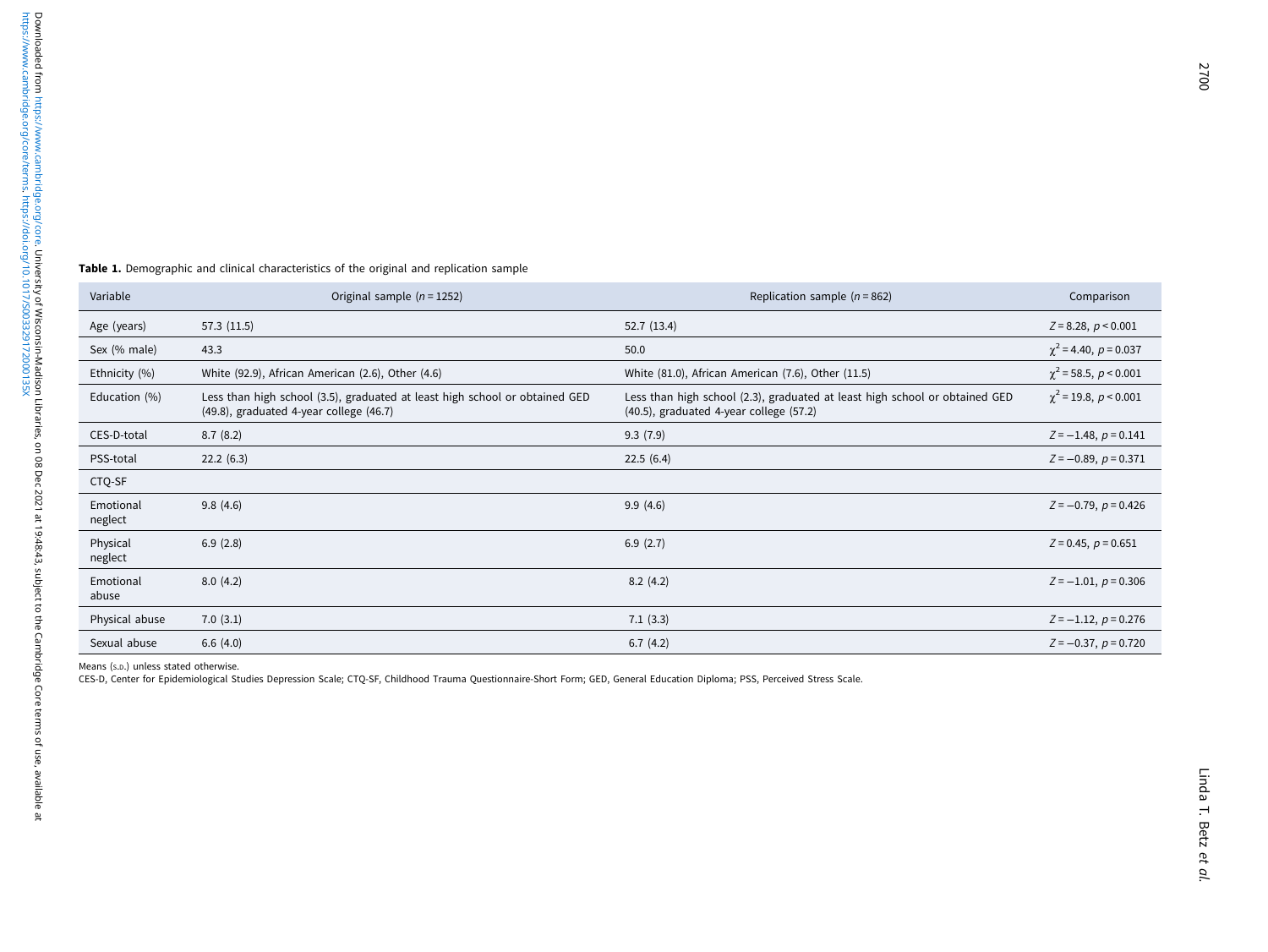#### Variable Combined sample  $(n = 2114)$  Men  $(n = 955)$  Men (n = 055) Women (n = 1159) Comparison (men <sup>v</sup>. women) Age (years) 55.5 (12.6) 56.3 (12.9) 54.7 (12.2) *Z* = −2.85, *p* = 0.005 Sex (% male) 45.2 100 0 na Ethnicity (%) White (88.0), African American (4.6), Other (7.4) White (89.9), African American (2.8), Other (7.3) White (86.3), African American (6.2), Other (7.5)  $\chi^2 = 11.9$ , p = 0.002 Education (%) Less than high school (3.0), graduated at least high school or obtained GED (46.0), graduated 4-year college (51.0) Less than high school (3.2), graduated at least high school or obtained GED (43.1), graduated 4-year college (53.7) Less than high school (2.9), graduated at least high school or obtained GED (48.5), graduated 4-year college (48.6)  $\chi^2$  = 5.24,  $p$  = 0.075 CES-D-total 8.9 (8.1) 8.4 (7.8) 9.4 (8.3) Z <sup>=</sup> 2.88, p <sup>=</sup> 0.004 PSS-total 22.3 (6.3) 21.7 (6.1) 22.9 (6.5) Z <sup>=</sup> 4.39, p <sup>&</sup>lt; 0.001 CTQ-SF Emotional neglect 9.8 (4.6)  $9.7 \ (4.2)$  9.7 (4.2)  $10.0 \ (4.8)$   $Z = 1.61, p = 0.110$ Physical neglect 6.9 (2.8) 6.9 (2.8) 6.8 (2.5) 6.8 (2.5) 6.8 (2.5) 6.9 (2.9) 7.0 (2.9) 6.9 (2.8) 6.9 (2.8) 6.9 (2.8) 6.9 (2.9) 6.9 (2.9) 6.9 (2.9) 6.9 (2.9) 6.9 (2.9) 6.9 (2.9) 6.9 (2.9) 6.9 (2.9) 6.9 (2.9) 6.9 (2.9) 6.9 (2.9) 6.9 (2.9) 6 Emotional abuse 8.1 (4.2)  $7.4$  (3.4)  $7.4$  (3.4)  $8.7$  (4.7)  $8.7$  (4.7)  $2 = 6.79, p < 0.001$ Physical abuse 7.1 (3.2) 6.9 (2.8) 6.9 (2.8) 6.9 (2.8) 7.2 (3.4) 7.2 (3.4) 7.2 (3.4)  $Z = 1.75, p = 0.078$ Sexual abuse  $6.6 \ (4.1)$   $Z = 10.9, \ p \le 0.001$   $Z = 10.9, \ p \le 0.001$

#### <span id="page-5-0"></span>Table 2. Demographic and clinical characteristics for men and women

Means (S.D.) unless stated otherwise.

CES-D, Center for Epidemiological Studies Depression Scale; CTQ-SF, Childhood Trauma Questionnaire-Short Form; GED, General Education Diploma, PSS, Perceived Stress Scale.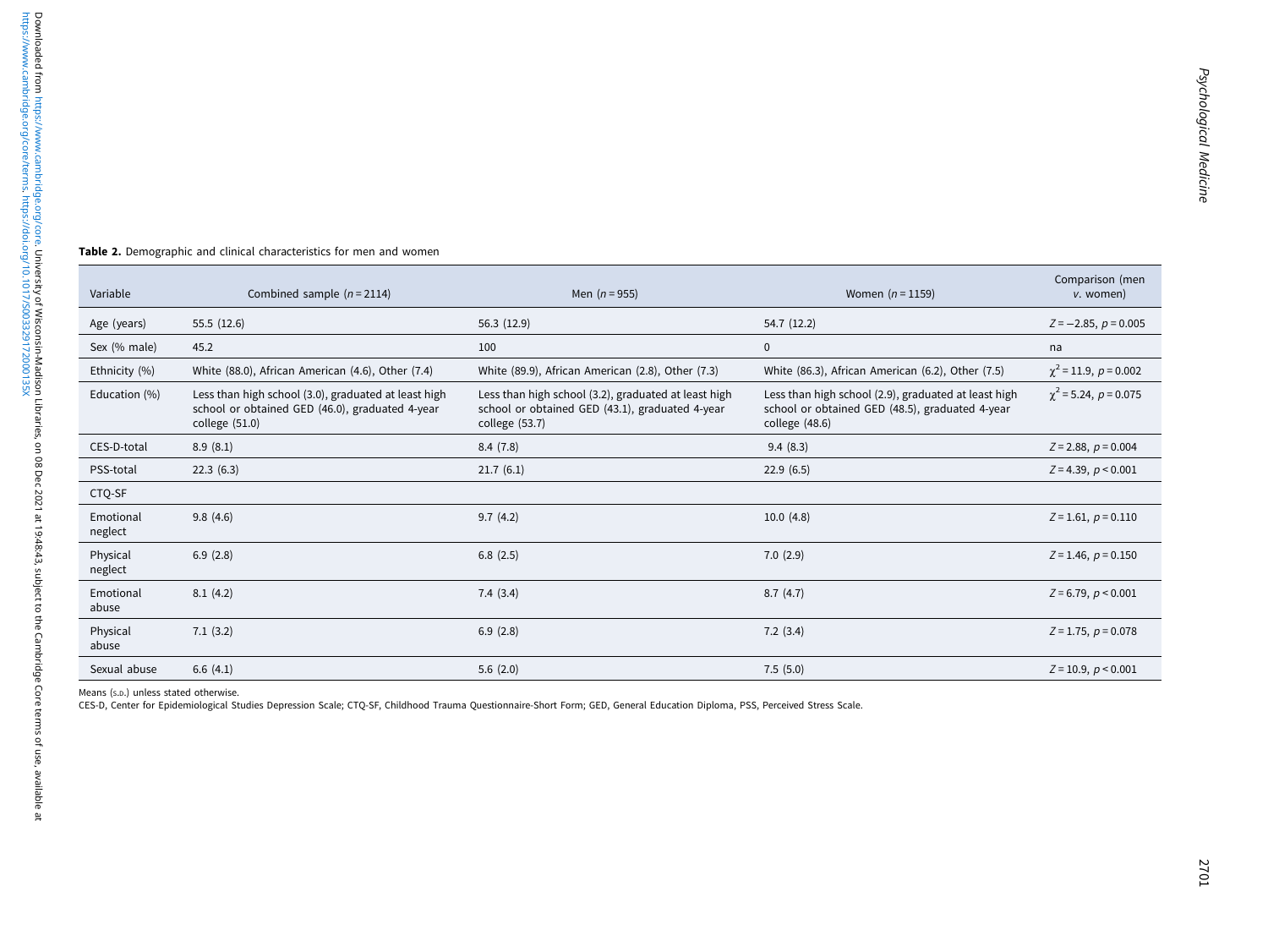<span id="page-6-0"></span>

Fig. 1. Network of five domains of childhood trauma and perceived stress. Solid edges indicate positive relationships and dashed edges indicate negative relationships. The thicker the edge, the stronger the association between two variables. Node coloring represents the three communities detected with the walktrap algorithm (Pons & Latapy, [2005](#page-9-0)). The force-directed layout for plotting the network was generated by the Fruchterman-Reingold algorithm (Fruchterman & Reingold, [1991](#page-9-0)). To facilitate interpretation of connections in the network, we recoded and reworded the positive items for the present analysis.



Fig. 2. Network of five domains of childhood trauma and perceived stress estimated in men ( $n = 955$ ) and women ( $n = 1159$ ). Solid edges indicate positive relationships. The thicker the edge, the stronger the association between two variables. Node coloring represents the three communities detected with the walktrap algorithm (Pons & Latapy, [2005](#page-9-0)). Both networks were plotted with the force-directed layout of the original network, generated by the Fruchterman-Reingold algorithm (Fruchterman & Reingold, [1991\)](#page-9-0). To ease interpretation of connections in the network, we recoded and reworded the positive items for the present analysis. To facilitate visual comparison of the networks, minimum and maximum of edge weights were scaled identically across the two networks.

stress. Our results support the notion that different domains of CT represent different functional demands for the developing stress system, with differential consequences for the perception of stress in adulthood (Wadsworth, [2015\)](#page-10-0): In the identified network, domains of child neglect exclusively connect to experiences of stress reflecting lowered perceived self-efficacy, i.e. reduced belief in one's competence to successfully accomplish the desired objective (Lawrance & McLeroy, [1986](#page-9-0)). All domains of child abuse, on the other hand, mainly connect to items from a community representing increased perceived helplessness. These findings add to an accumulating body of research documenting associations between CT and perceived stress in adulthood (LoPilato et al., [2019;](#page-9-0) McLaughlin et al., [2010;](#page-9-0) Rössler et al., [2016;](#page-10-0) Soffer et al., [2008](#page-10-0)), but extend the literature by delineating specific effects of core dimensions of CT on different aspects of perceived stress in a network approach. Notably, the two network communities of perceived stress fully align with factor solutions

obtained in previous studies (Leung et al., [2010;](#page-9-0) Reis et al., [2010;](#page-9-0) Roberti et al., [2006](#page-10-0)). As expected based on previous work, network analysis identified one strongly connected community of CT domains suggesting high interrelatedness and co-occurrence of the different domains of CT (Baker & Festinger, [2011](#page-8-0); Cecil et al., [2016](#page-8-0), [2017\)](#page-8-0). Overall, our findings could be replicated in an independent, large population sample which suggests that our results are robust despite several differences in demographic variables. Subgroup analysis comparing networks of men and women showed no differences in network structure, but a significantly stronger connected network of CT and perceived stress in women.

The grouping of CT into neglect and abuse by differential network associations with perceived stress resonates well with a proposed distinction of early traumatic experiences into core dimensions of deprivation and threat (McLaughlin et al., [2014;](#page-9-0) Sheridan & McLaughlin, [2014](#page-10-0)). Based on evidence and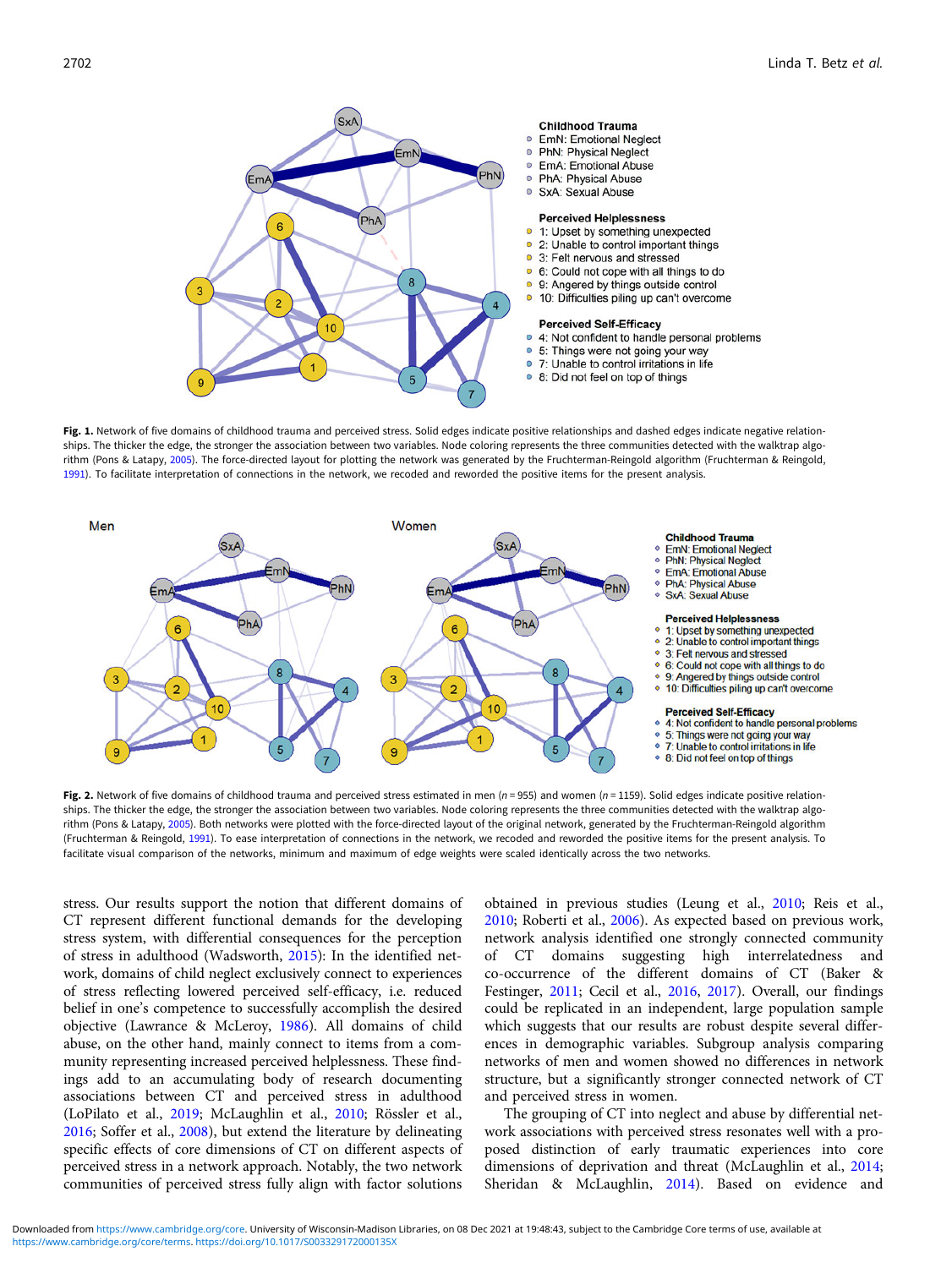mechanisms derived from basic neuroscience and animal research, primarily sensory deprivation and fear learning, it has been suggested that childhood adversity dimensions of deprivation and threat have a distinct impact on neurodevelopment and ultimately behavior (McLaughlin et al., [2014\)](#page-9-0). In the context of CT, the dimension of deprivation involves neglect of any form, e.g. emotional or physical neglect, experienced during childhood. Experiences of threat include events that involve verbal assaults, any harm to one's physical integrity, and sexual violation (Sheridan & McLaughlin, [2014\)](#page-10-0). Our data suggest that CT domains of deprivation, represented by emotional and physical neglect, specifically connect to stress-experiences representing reduced perceived self-efficacy. CT domains of threat, represented by emotional, physical, and sexual abuse, by contrast, are primarily associated with experiences of stress reflecting perceived helplessness. This pattern of results is consistent with a previous structural equation modeling study in an Israeli college sample (Soffer et al., [2008\)](#page-10-0). The study reported specific associations between emotional neglect and a measure of self-efficacy on the one hand, and emotional abuse and depressive vulnerability on the other hand. The specificity of the connections between CT and adult stress experience identified in the present study underscores the call for assessing different domains of CT simultaneously rather than in isolation or lumped under a single big category (Cecil et al., [2017](#page-8-0); Hildyard & Wolfe, [2002;](#page-9-0) LoPilato et al., [2019;](#page-9-0) McLaughlin et al., [2014](#page-9-0); Teicher & Samson, [2016](#page-10-0)).

Children experiencing severe deprivation have been shown to hold only very restricted positive beliefs about themselves (Hildyard & Wolfe, [2002;](#page-9-0) Toth, Cicchetti, Macfie, & Emde, [1997\)](#page-10-0). Restricted positive self-representations are likely aligning with a domestic environment giving little attention to basic emotional and physical needs, offering only very few opportunities to experience the self as positive (Toth et al., [1997\)](#page-10-0). Results from the present network analysis suggest that such restricted positive views following experiences of child neglect may carry over into adulthood, presenting themselves as beliefs of being less competent to successfully master demanding situations.

Experiences of abuse can be conceptualized as early exposure to a series of highly negative, uncontrollable events (McLaughlin et al., [2014](#page-9-0); Volpicelli, Balaraman, Hahn, Wallace, & Bux, [1999\)](#page-10-0). Our findings indicate that such repeated threat is linked to a perceived lack of control to be effective in other aversive situations, even extending into adulthood. This pattern of behavior is well-known as 'learned helplessness' (Foa, Zinbarg, & Rothbaum, [1992;](#page-8-0) Overmier & Seligman, [1967](#page-9-0); Seligman & Maier, [1967;](#page-10-0) Volpicelli et al., [1999](#page-10-0)). Individuals that have experienced uncontrollable trauma may learn that their efforts will have no effect, leaving them notably passive and helpless in future aversive situations, even if they are potentially controllable (Pryce et al., [2011;](#page-9-0) Volpicelli et al., [1999\)](#page-10-0). Increased perceived helplessness following experiences of uncontrollable threat, such as emotional, physical and sexual abuse, may constitute one pathway by which CT makes depressive symptoms more likely, as implicated by prominent cognitive models of depression (Abramson, Seligman, & Teasdale, [1978](#page-8-0); Kendler, Hettema, Butera, Gardner, & Prescott, [2003;](#page-9-0) Pryce et al., [2011](#page-9-0); Soffer et al., [2008\)](#page-10-0).

Notably, the present network analysis showed many connections between items from the two communities of stress experience, suggesting that perceived self-efficacy and perceived helplessness are not independent from each other. Some authors have suggested that low self-efficacy may be a determinant of learned helplessness (Filippello, Sorrenti, Buzzai, & Costa,

[2015](#page-8-0)). Conceptually, these constructs differ in that perceived helplessness has been theorized to represent the consequences of exposure to uncontrollable events, while self-efficacy refers to one's expectation to be able to perform actions (Lawrance & McLeroy, [1986\)](#page-9-0). The differential connections of perceived helplessness and self-efficacy to CT dimensions of threat and deprivation evidenced in our network support this distinction. Importantly, this observed pattern of connections also offers a first insight on how to direct preventive or therapeutic interventions towards reducing experiences of helplessness and/or improving self-efficacy, depending on the predominant domain of CT experienced. Such targeted interventions come with the potential to attenuate the personal burden and negative impact of CT on mental and physical health by disrupting pathways via increased stress perception. Given the high prevalence of CT, such measures also have economic relevance for populationlevel healthcare.

Our results suggest that the overall network structure of associations between CT and perceived stress does not vary as a function of sex, contrasting previous work that reported a positive association between CT domains of abuse and a generalized measure of perceived stress unique to women (LoPilato et al., [2019](#page-9-0)). However, the network of women in our sample showed stronger global connectivity than the network of men. This could suggest that in women, individual domains of CT and perceived stress may more frequently co-occur, and also more easily activate and sustain each other. Sex differences in the overall strength of associations may arise due to differences in the predominant domain of CT experienced: women reported higher levels of emotional and sexual abuse in the present sample, consistent with previous work (Tolin & Foa, [2006](#page-10-0)). Exposure to more experiences of threatful abuse during childhood may enforce stronger associations with and within perceived stress during adulthood in women. Moreover, sex differences in initial physiological and psychological appraisal processes of trauma (Irish et al., [2011](#page-9-0); Perry, Pollard, Blakley, Baker, & Vigilante, [1995](#page-9-0)) may predispose differences in strength of the impact of CT on perceived stress in adulthood. However, with the present data, it cannot be excluded that the stronger network connectivity observed in women is an artifact of previously reported sexspecific reporting tendencies in CT and perceived stress (Davis, Matthews, & Twamley, [1999](#page-8-0); Tolin & Foa, [2006](#page-10-0)). Thus, the need to continue the investigation on the moderating role of sex on CT-related stress experience in adulthood remains.

A limitation of the current analyses is that they are based on cross-sectional data. Hence, the identified networks do not necessarily generalize to the individual level and conclusions regarding causality of the resulting connections cannot be definite. An additional critical point is that the CTQ, as a retrospective, self-report measure of CT, may be prone to biases in memory and social desirability. Self-report questionnaires, however, also promote feelings of privacy and are generally considered less invasive than face to face interviews (Bernstein et al., [2003](#page-8-0)).

In conclusion, the present network analysis highlights the complex and specific associations between dimensions of deprivation and threat of CT and different types of stress experienced in adulthood in two large general population samples. These results may be yet another indicator for distinct developmental impact following different domains of CT (Hildyard & Wolfe, [2002](#page-9-0); McLaughlin et al., [2014;](#page-9-0) Sheridan & McLaughlin, [2014;](#page-10-0) Teicher & Samson, [2016;](#page-10-0) Wadsworth, [2015](#page-10-0)). Even though often overlooked, subjective experiences of stress may be essential for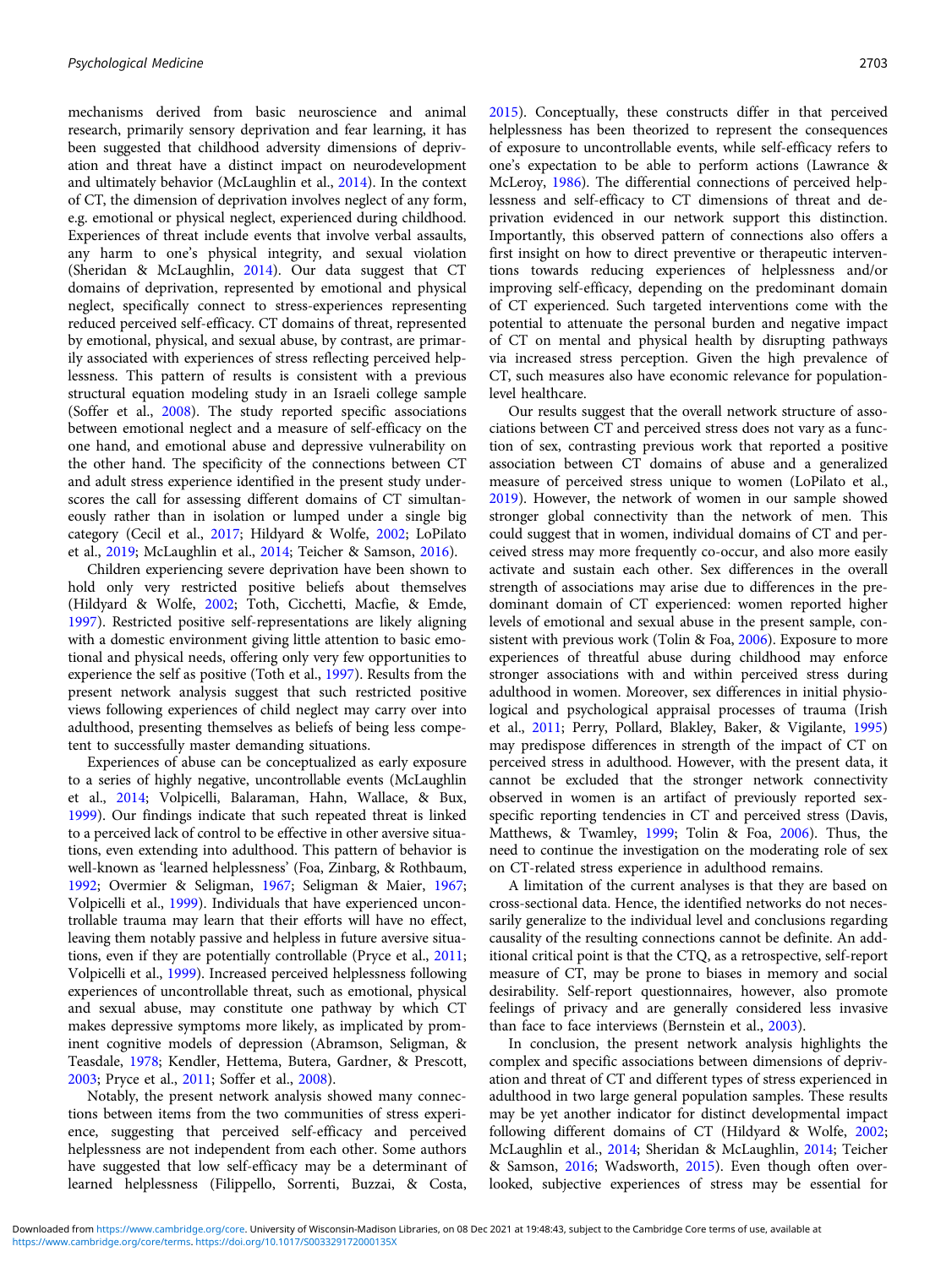<span id="page-8-0"></span>understanding the negative long-term impact of CT on a wide range of mental health outcomes. Future work should assess how the specific effects of distinct domains of CT on perceived stress might relate to different kinds of psychopathological expression. Further research also needs to disentangle the cognitive and biological mechanisms underlying the functional roles of distinct domains of CT in psychological stress mechanisms to pave the way for the development of targeted interventions. These may be the road to lower intensity of psychopathological burden and higher resilience to mental illness.

**Supplementary material.** The supplementary material for this article can be found at <https://doi.org/10.1017/S003329172000135X>.

Acknowledgements. The authors would like to thank all the participants and research staff of the MIDUS Study. The authors are also grateful for the opportunity to use these publicly available data. The MIDUS study has been funded by the following: John D. and Catherine T. MacArthur Foundation Research Network, National Institute on Aging (P01-AG020166), National Institute on Aging (U19-AG051426). MIDUS Biomarker data collection was further supported by the National Institutes of Health National Center for Advancing Translational Sciences (NCATS) Clinical and Translational Science Award (CTSA) program as follows: UL1TR001409 (Georgetown), UL1TR001881 (UCLA) and 1UL1RR025011 (UW).

Conflicts of interest. None.

#### References

- Abramson, L. Y., Seligman, M. E., & Teasdale, J. D. (1978). Learned helplessness in humans: Critique and reformulation. Journal of Abnormal Psychology, 87(1), 49–74. <https://doi.org/10.1037//0021-843x.87.1.49>.
- Afifi, T. O., Mather, A., Boman, J., Fleisher, W., Enns, M. W., Macmillan, H., & Sareen, J. (2011). Childhood adversity and personality disorders: Results from a nationally representative population-based study. Journal of Psychiatric Research, 45(6), 814–822. [https://doi.org/10.1016/j.jpsychires.](https://doi.org/10.1016/j.jpsychires.2010.11.008) [2010.11.008.](https://doi.org/10.1016/j.jpsychires.2010.11.008)
- Baker, A. J. L., & Festinger, T. (2011). Emotional abuse and emotional neglect subscales of the CTQ: Associations with each other, other measures of psychological maltreatment, and demographic variables. Children and Youth Services Review, 33(11), 2297–2302. [https://doi.org/10.1016/j.childyouth.](https://doi.org/10.1016/j.childyouth.2011.07.018) [2011.07.018.](https://doi.org/10.1016/j.childyouth.2011.07.018)
- Benjamini, Y., & Hochberg, Y. (1995). Controlling the false discovery rate: A practical and powerful approach to multiple testing. Journal of the Royal Statistical Society: Series B (Methodological), 57(1), 289–300. [https://doi.](https://doi.org/10.1111/j.2517-6161.1995.tb02031.x) [org/10.1111/j.2517-6161.1995.tb02031.x.](https://doi.org/10.1111/j.2517-6161.1995.tb02031.x)
- Bernstein, D. P., Stein, J. A., Newcomb, M. D., Walker, E., Pogge, D., Ahluvalia, T., … Zule, W. (2003). Development and validation of a brief screening version of the Childhood Trauma Questionnaire. Child Abuse & Neglect, 27(2), 169-190. [https://doi.org/10.1016/s0145-2134\(02\)00541-0.](https://doi.org/10.1016/s0145-2134(02)00541-0)
- Borsboom, D. (2017). A network theory of mental disorders. World Psychiatry, 16(1), 5–13. [https://doi.org/10.1002/wps.20375.](https://doi.org/10.1002/wps.20375)
- Borsboom, D., & Cramer, A. O. J. (2013). Network analysis: An integrative approach to the structure of psychopathology. Annual Review of Clinical Psychology, 9, 91–121. <https://doi.org/10.1146/annurev-clinpsy-050212-185608>.
- Borsboom, D., Robinaugh, D. J., Psychosystems Group, Rhemtulla, M., & Cramer, A. O. J. (2018). Robustness and replicability of psychopathology networks. World Psychiatry, 17(2), 143–144. [https://doi.org/10.1002/wps.](https://doi.org/10.1002/wps.20515) [20515.](https://doi.org/10.1002/wps.20515)
- Brim, O. G., Ryff, C. D., & Kessler, R. C. (2019). How healthy are we?: A national study of well-being at midlife. Chicago, IL: University of Chicago Press. <http://www.midus.wisc.edu/findings/pdfs/3.pdf>.
- Busso, D. S., McLaughlin, K. A., & Sheridan, M. A. (2017). Dimensions of adversity, physiological reactivity, and externalizing psychopathology in adolescence: Deprivation and threat. Psychosomatic Medicine, 79(2), 162– 171. [https://doi.org/10.1097/PSY.0000000000000369.](https://doi.org/10.1097/PSY.0000000000000369)
- Carpenter, L. L., Tyrka, A. R., Ross, N. S., Khoury, L., Anderson, G. M., & Price, L. H. (2009). Effect of childhood emotional abuse and age on cortisol responsivity in adulthood. Biological Psychiatry, 66(1), 69–75. [https://doi.](https://doi.org/10.1016/j.biopsych.2009.02.030) [org/10.1016/j.biopsych.2009.02.030](https://doi.org/10.1016/j.biopsych.2009.02.030).
- Cecil, C. A. M., Smith, R. G., Walton, E., Mill, J., McCrory, E. J., & Viding, E. (2016). Epigenetic signatures of childhood abuse and neglect: Implications for psychiatric vulnerability. Journal of Psychiatric Research, 83, 184–194. <https://doi.org/10.1016/j.jpsychires.2016.09.010>.
- Cecil, C. A. M., Viding, E., Fearon, P., Glaser, D., & McCrory, E. J. (2017). Disentangling the mental health impact of childhood abuse and neglect. Child Abuse & Neglect, 63, 106–119. [https://doi.org/10.1016/j.chiabu.2016.](https://doi.org/10.1016/j.chiabu.2016.11.024) [11.024](https://doi.org/10.1016/j.chiabu.2016.11.024).
- Cohen, S., Kamarck, T., & Mermelstein, R. (1983). A global measure of perceived stress. Journal of Health and Social Behavior, 24(4), 385–396. [https://doi.org/10.2307/2136404.](https://doi.org/10.2307/2136404)
- Costenbader, E., & Valente, T. W. (2003). The stability of centrality measures when networks are sampled. Social Networks, 25(4), 283–307. [https://doi.](https://doi.org/10.1016/S0378-8733(03)00012-1) [org/10.1016/S0378-8733\(03\)00012-1.](https://doi.org/10.1016/S0378-8733(03)00012-1)
- Csardi, G., & Nepusz, T. (2006). The igraph software package for complex network research. InterJournal, Complex Systems, 1695(5), 1–9.
- Dannlowski, U., Stuhrmann, A., Beutelmann, V., Zwanzger, P., Lenzen, T., Grotegerd, D., … Kugel, H. (2012). Limbic scars: Long-term consequences of childhood maltreatment revealed by functional and structural magnetic resonance imaging. Biological Psychiatry, 71(4), 286–293. [https://doi.org/](https://doi.org/10.1016/j.biopsych.2011.10.021) [10.1016/j.biopsych.2011.10.021](https://doi.org/10.1016/j.biopsych.2011.10.021).
- Davis, M. C., Matthews, K. A., & Twamley, E. W. (1999). Is life more difficult on Mars or Venus? A meta-analytic review of sex differences in major and minor life events. Annals of Behavioral Medicine, 21(1), 83–97. [https://doi.](https://doi.org/10.1007/BF02895038) [org/10.1007/BF02895038](https://doi.org/10.1007/BF02895038).
- Dienberg Love, G., Seeman, T. E., Weinstein, M., & Ryff, C. D. (2010). Bioindicators in the MIDUS national study: Protocol, measures, sample, and comparative context. Journal of Aging and Health, 22(8), 1059–1080. [https://doi.org/10.1177/0898264310374355.](https://doi.org/10.1177/0898264310374355)
- Dienes, K. A., Hammen, C., Henry, R. M., Cohen, A. N., & Daley, S. E. (2006). The stress sensitization hypothesis: Understanding the course of bipolar disorder. Journal of Affective Disorders, 95(1–3), 43–49. [https://doi.org/10.](https://doi.org/10.1016/j.jad.2006.04.009) [1016/j.jad.2006.04.009](https://doi.org/10.1016/j.jad.2006.04.009).
- Dong, M., Anda, R. F., Felitti, V. J., Dube, S. R., Williamson, D. F., Thompson, T. J., … Giles, W. H. (2004). The interrelatedness of multiple forms of childhood abuse, neglect, and household dysfunction. Child Abuse & Neglect, 28 (7), 771–784. [https://doi.org/10.1016/j.chiabu.2004.01.008.](https://doi.org/10.1016/j.chiabu.2004.01.008)
- Dube, S. R., Anda, R. F., Felitti, V. J., Edwards, V. J., & Croft, J. B. (2002). Adverse childhood experiences and personal alcohol abuse as an adult. Addictive Behaviors, 27(5), 713–725. [https://doi.org/10.1016/s0306-4603](https://doi.org/10.1016/s0306-4603(01)00204-0) [\(01\)00204-0](https://doi.org/10.1016/s0306-4603(01)00204-0).
- Epskamp, S., Borsboom, D., & Fried, E. I. (2018a). Estimating psychological networks and their accuracy: A tutorial paper. Behavior Research Methods, 50(1), 195–212. [https://doi.org/10.3758/s13428-017-0862-1.](https://doi.org/10.3758/s13428-017-0862-1)
- Epskamp, S., Cramer, A. O. J., Waldorp, L. J., Schmittmann, V. D., & Borsboom, D. (2012). qgraph: Network visualizations of relationships in psychometric data. Journal of Statistical Software, 48(4), 1–18. [https://doi.](https://doi.org/10.18637/jss.v048.i04) [org/10.18637/jss.v048.i04.](https://doi.org/10.18637/jss.v048.i04)
- Epskamp, S., & Fried, E. I. (2015). bootnet: Bootstrap methods for various network estimation routines. CRAN. R-Project. Org. [https://cran.r-project.org/](https://cran.r-project.org/web/packages/bootnet/index.html) [web/packages/bootnet/index.html](https://cran.r-project.org/web/packages/bootnet/index.html).
- Epskamp, S., Waldorp, L. J., Mõttus, R., & Borsboom, D. (2018b). The Gaussian graphical model in cross-sectional and time-series data. Multivariate Behavioral Research, 53(4), 453–480. [https://doi.org/10.1080/](https://doi.org/10.1080/00273171.2018.1454823) [00273171.2018.1454823](https://doi.org/10.1080/00273171.2018.1454823).
- Filippello, P., Sorrenti, L., Buzzai, C., & Costa, S. (2015). Perceived parental psychological control and learned helplessness: The role of school selfefficacy. School Mental Health, 7(4), 298–310. [https://doi.org/10.1007/](https://doi.org/10.1007/s12310-015-9151-2) [s12310-015-9151-2](https://doi.org/10.1007/s12310-015-9151-2).
- Foa, E. B., Zinbarg, R., & Rothbaum, B. O. (1992). Uncontrollability and unpredictability in post-traumatic stress disorder: An animal model. Psychological Bulletin, 112(2), 218–238. [https://doi.org/10.1037/0033-2909.](https://doi.org/10.1037/0033-2909.112.2.218) [112.2.218.](https://doi.org/10.1037/0033-2909.112.2.218)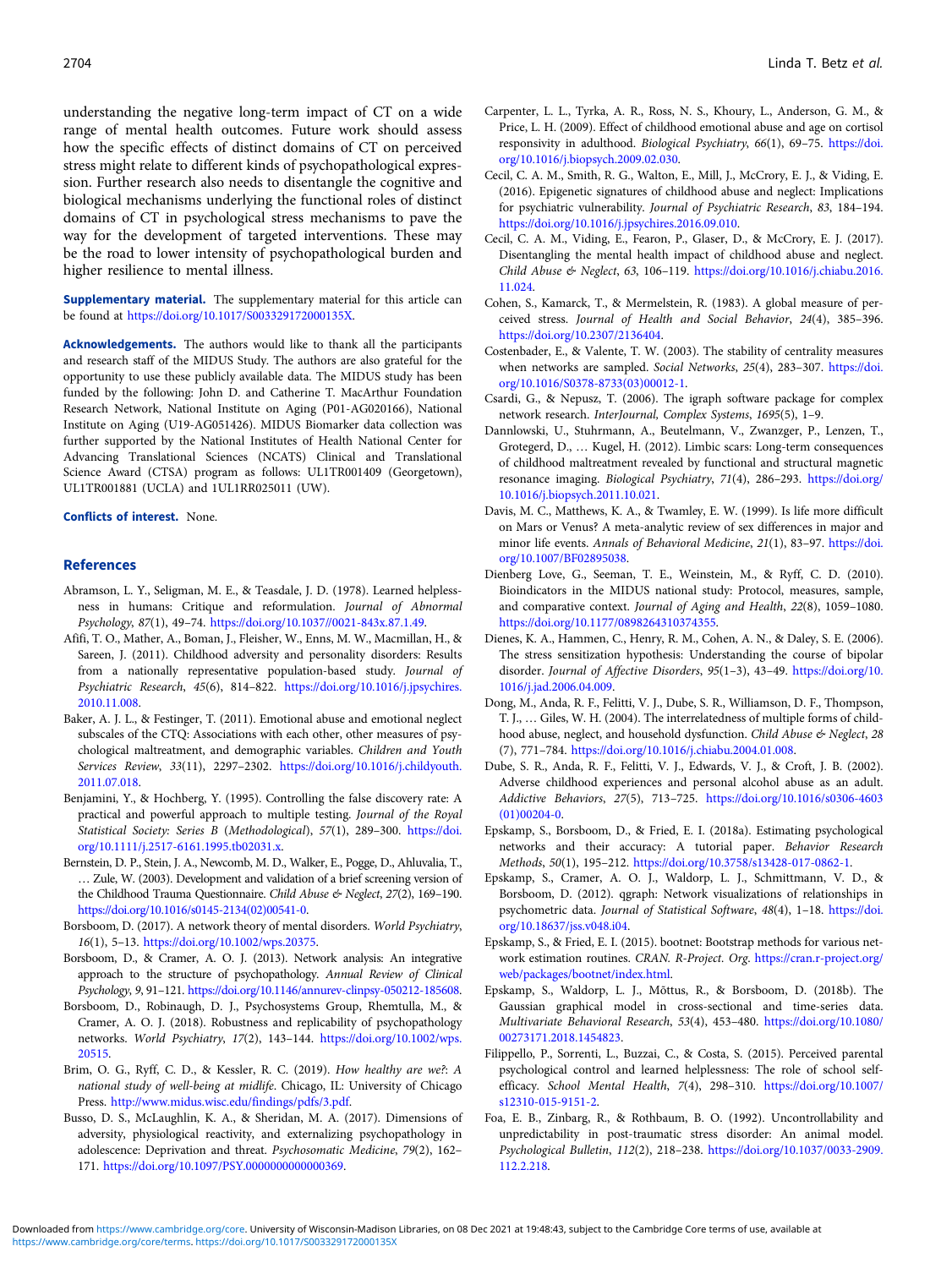- <span id="page-9-0"></span>Fried, E. I., Eidhof, M. B., Palic, S., Costantini, G., Huisman-van Dijk, H. M., Bockting, C. L. H., … Karstoft, K.-I. (2018). Replicability and generalizability of posttraumatic stress disorder (PTSD) networks: A cross-cultural multisite study of PTSD symptoms in four trauma patient samples. Clinical Psychological Science, 6(3), 335–351. <https://doi.org/10.1177/2167702617745092>.
- Fruchterman, T. M. J., & Reingold, E. M. (1991). Graph drawing by force-directed placement. Software: Practice & Experience, 21(11), 1129– 1164.<https://doi.org/10.1002/spe.4380211102>.
- Goodwin, R. D., & Stein, M. B. (2004). Association between childhood trauma and physical disorders among adults in the United States. Psychological Medicine, 34(3), 509–520. [https://doi.org/10.1017/s003329170300134x.](https://doi.org/10.1017/s003329170300134x)
- Grilo, C. M., & Masheb, R. M. (2002). Childhood maltreatment and personality disorders in adult patients with binge eating disorder. Acta Psychiatrica Scandinavica, 106(3), 183–188. [https://doi.org/10.1034/j.1600-0447.2002.](https://doi.org/10.1034/j.1600-0447.2002.02303.x) [02303.x](https://doi.org/10.1034/j.1600-0447.2002.02303.x).
- Hammen, C. (2005). Stress and depression. Annual Review of Clinical Psychology, 1, 293–319. [https://doi.org/10.1146/annurev.clinpsy.1.102803.](https://doi.org/10.1146/annurev.clinpsy.1.102803.143938) [143938](https://doi.org/10.1146/annurev.clinpsy.1.102803.143938).
- Hammen, C., Henry, R., & Daley, S. E. (2000). Depression and sensitization to stressors among young women as a function of childhood adversity. Journal of Consulting and Clinical Psychology, 68(5), 782–787. [https://doi.org/10.](https://doi.org/10.1037/0022-006X.68.5.782) [1037/0022-006X.68.5.782](https://doi.org/10.1037/0022-006X.68.5.782).
- Heim, C., & Nemeroff, C. B. (2001). The role of childhood trauma in the neurobiology of mood and anxiety disorders: Preclinical and clinical studies. Biological Psychiatry, 49(12), 1023–1039. [https://doi.org/10.1016/s0006-](https://doi.org/10.1016/s0006-3223(01)01157-x) [3223\(01\)01157-x.](https://doi.org/10.1016/s0006-3223(01)01157-x)
- Hildyard, K. L., & Wolfe, D. A. (2002). Child neglect: Developmental issues and outcomes. Child Abuse & Neglect, 26(6), 679-695. [https://doi.org/10.](https://doi.org/10.1016/S0145-2134(02)00341-1) [1016/S0145-2134\(02\)00341-1](https://doi.org/10.1016/S0145-2134(02)00341-1).
- Hothorn, T., Hornik, K., van de Wiel, M., & Zeileis, A. (2008). Implementing a class of permutation tests: The coin package. Journal of Statistical Software, 28(8), 1–23. <https://doi.org/10.18637/jss.v028.i08>.
- Irish, L. A., Fischer, B., Fallon, W., Spoonster, E., Sledjeski, E. M., & Delahanty, D. L. (2011). Gender differences in PTSD symptoms: An exploration of peritraumatic mechanisms. Journal of Anxiety Disorders, 25(2), 209–216. <https://doi.org/10.1016/j.janxdis.2010.09.004>.
- Isvoranu, A.-M., van Borkulo, C. D., Boyette, L.-L., Wigman, J. T. W., Vinkers, C. H., Borsboom, D., & Investigators, G. (2017). A network approach to psychosis: Pathways between childhood trauma and psychotic symptoms. Schizophrenia Bulletin, 43(1), 187–196. <https://doi.org/10.1093/schbul/sbw055>.
- Kendler, K. S., Hettema, J. M., Butera, F., Gardner, C. O., & Prescott, C. A. (2003). Life event dimensions of loss, humiliation, entrapment, and danger in the prediction of onsets of major depression and generalized anxiety. Archives of General Psychiatry, 60(8), 789–796. [https://doi.org/10.1001/](https://doi.org/10.1001/archpsyc.60.8.789) [archpsyc.60.8.789](https://doi.org/10.1001/archpsyc.60.8.789).
- Kessler, R. C., Davis, C. G., & Kendler, K. S. (1997). Childhood adversity and adult psychiatric disorder in the US National Comorbidity Survey. Psychological Medicine, 27(5), 1101–1119. [https://doi.org/10.1017/](https://doi.org/10.1017/s0033291797005588) [s0033291797005588.](https://doi.org/10.1017/s0033291797005588)
- Khoury, L., Tang, Y. L., Bradley, B., Cubells, J. F., & Ressler, K. J. (2010). Substance use, childhood traumatic experience, and Posttraumatic Stress Disorder in an urban civilian population. Depression and Anxiety, 27(12), 1077–1086. [https://doi.org/10.1002/da.20751.](https://doi.org/10.1002/da.20751)
- Koller, D., & Friedman, N. (2009). Probabilistic graphical models: Principles and techniques. Cambridge, MA: MIT Press.
- Kuhlman, K. R., Geiss, E. G., Vargas, I., & Lopez-Duran, N. L. (2015). Differential associations between childhood trauma subtypes and adolescent HPA-axis functioning. Psychoneuroendocrinology, 54, 103–114. <https://doi.org/10.1016/j.psyneuen.2015.01.020>.
- Lawrance, L., & McLeroy, K. R. (1986). Self-efficacy and health education. The Journal of School Health, 56(8), 317–321. [https://doi.org/10.1111/j.1746-](https://doi.org/10.1111/j.1746-1561.1986.tb05761.x) [1561.1986.tb05761.x.](https://doi.org/10.1111/j.1746-1561.1986.tb05761.x)
- Leung, D. Y., Lam, T.-H., & Chan, S. S. (2010). Three versions of Perceived Stress Scale: Validation in a sample of Chinese cardiac patients who smoke. BMC Public Health, 10(1), 513. [https://doi.org/10.1186/1471-2458-](https://doi.org/10.1186/1471-2458-10-513) [10-513](https://doi.org/10.1186/1471-2458-10-513).
- Lindert, J., von Ehrenstein, O. S., Grashow, R., Gal, G., Braehler, E., & Weisskopf, M. G. (2014). Sexual and physical abuse in childhood is

associated with depression and anxiety over the life course: Systematic review and meta-analysis. International Journal of Public Health, 59(2), 359–372. <https://doi.org/10.1007/s00038-013-0519-5>.

- LoPilato, A. M., Addington, J., Bearden, C. E., Cadenhead, K. S., Cannon, T. D., Cornblatt, B. A., … Walker, E. F. (2019). Stress perception following childhood adversity: Unique associations with adversity type and sex. Development and Psychopathology, 32(1), 1–14. [https://doi.org/10.1017/](https://doi.org/10.1017/S0954579419000130) [S0954579419000130](https://doi.org/10.1017/S0954579419000130).
- Lotzin, A., Grundmann, J., Hiller, P., Pawils, S., & Schäfer, I. (2019). Profiles of childhood trauma in women with substance use disorders and comorbid posttraumatic stress disorders. Frontiers in Psychiatry, 10, 674. [https://doi.](https://doi.org/10.3389/fpsyt.2019.00674) [org/10.3389/fpsyt.2019.00674.](https://doi.org/10.3389/fpsyt.2019.00674)
- McLaughlin, K. A., Conron, K. J., Koenen, K. C., & Gilman, S. E. (2010). Childhood adversity, adult stressful life events, and risk of past-year psychiatric disorder: A test of the stress sensitization hypothesis in a populationbased sample of adults. Psychological Medicine, 40(10), 1647–1658. [https://](https://doi.org/10.1017/S0033291709992121) [doi.org/10.1017/S0033291709992121](https://doi.org/10.1017/S0033291709992121).
- McLaughlin, K. A., DeCross, S. N., Jovanovic, T., & Tottenham, N. (2019). Mechanisms linking childhood adversity with psychopathology: Learning as an intervention target. Behaviour Research and Therapy, 118, 101–109. <https://doi.org/10.1016/j.brat.2019.04.008>.
- McLaughlin, K. A., Koenen, K. C., Bromet, E. J., Karam, E. G., Liu, H., Petukhova, M., … Kawakami, N., … Kessler, R. C. (2017). Childhood adversities and post-traumatic stress disorder: Evidence for stress sensitisation in the World Mental Health Surveys. The British Journal of Psychiatry, 211(5), 280–288. [https://doi.org/10.1192/bjp.bp.116.197640.](https://doi.org/10.1192/bjp.bp.116.197640)
- McLaughlin, K. A., Sheridan, M. A., & Lambert, H. K. (2014). Childhood adversity and neural development: Deprivation and threat as distinct dimensions of early experience. Neuroscience and Biobehavioral Reviews, 47, 578–591. [https://doi.org/10.1016/j.neubiorev.2014.10.012.](https://doi.org/10.1016/j.neubiorev.2014.10.012)
- Myin-Germeys, I., & van Os, J. (2007). Stress-reactivity in psychosis: Evidence for an affective pathway to psychosis. Clinical Psychology Review, 27(4), 409–424. [https://doi.org/10.1016/j.cpr.2006.09.005.](https://doi.org/10.1016/j.cpr.2006.09.005)
- Overmier, J. B., & Seligman, M. E. (1967). Effects of inescapable shock upon subsequent escape and avoidance responding. Journal of Comparative and Physiological Psychology, 63(1), 28–33. [https://doi.org/10.1037/](https://doi.org/10.1037/h0024166) [h0024166](https://doi.org/10.1037/h0024166).
- Perry, B. D., Pollard, R. A., Blakley, T. L., Baker, W. L., & Vigilante, D. (1995). Childhood trauma, the neurobiology of adaptation, and "use-dependent" development of the brain: How "states" become "traits". Infant Mental Health Journal, 16(4), 271–291. [https://doi.org/3.0.CO;2-B](https://doi.org/3.0.CO;2-B”%3E10.1002/1097-0355(199524)16:4%3C271::AID-IMHJ2280160404%3E3.0.CO;2-B)">10.1002/1097- [0355\(199524\)16:4<271::AID-IMHJ2280160404>3.0.CO;2-B](https://doi.org/3.0.CO;2-B”%3E10.1002/1097-0355(199524)16:4%3C271::AID-IMHJ2280160404%3E3.0.CO;2-B).
- Pons, P., & Latapy, M. (2005). Computing communities in large networks using random walks. Computer and Information Sciences – ISCIS, 2005, 284–293. [https://doi.org/10.1007/11569596\\_31](https://doi.org/10.1007/11569596_31).
- Pryce, C. R., Azzinnari, D., Spinelli, S., Seifritz, E., Tegethoff, M., & Meinlschmidt, G. (2011). Helplessness: A systematic translational review of theory and evidence for its relevance to understanding and treating depression. Pharmacology & Therapeutics, 132(3), 242-267. [https://doi.](https://doi.org/10.1016/j.pharmthera.2011.06.006) [org/10.1016/j.pharmthera.2011.06.006](https://doi.org/10.1016/j.pharmthera.2011.06.006).
- R Core Team. (2019). R: A Language and Environment for Statistical Computing. R Foundation for Statistical Computing. [https://www.R-project.](https://www.R-project.org/) [org/](https://www.R-project.org/).
- Read, J., Perry, B. D., Moskowitz, A., & Connolly, J. (2001). The contribution of early traumatic events to schizophrenia in some patients: A traumagenic neurodevelopmental model. Psychiatry, 64(4), 319–345. [https://doi.org/10.](https://doi.org/10.1521/psyc.64.4.319.18602) [1521/psyc.64.4.319.18602.](https://doi.org/10.1521/psyc.64.4.319.18602)
- Reichardt, J., & Bornholdt, S. (2006). Statistical mechanics of community detection. Physical Review. E, Statistical, Nonlinear, and Soft Matter Physics, 74(1 Pt 2), 016110. <https://doi.org/10.1103/PhysRevE.74.016110>.
- Reininghaus, U., Gayer-Anderson, C., Valmaggia, L., Kempton, M. J., Calem, M., Onyejiaka, A., … Morgan, C. (2016). Psychological processes underlying the association between childhood trauma and psychosis in daily life: An experience sampling study. Psychological Medicine, 46(13), 2799– 2813. [https://doi.org/10.1017/S003329171600146X.](https://doi.org/10.1017/S003329171600146X)
- Reis, R. S., Hino, A. A. F., & Añez, C. R. R. (2010). Perceived stress scale: Reliability and validity study in Brazil. Journal of Health Psychology, 15 (1), 107–114. [https://doi.org/10.1177/1359105309346343.](https://doi.org/10.1177/1359105309346343)